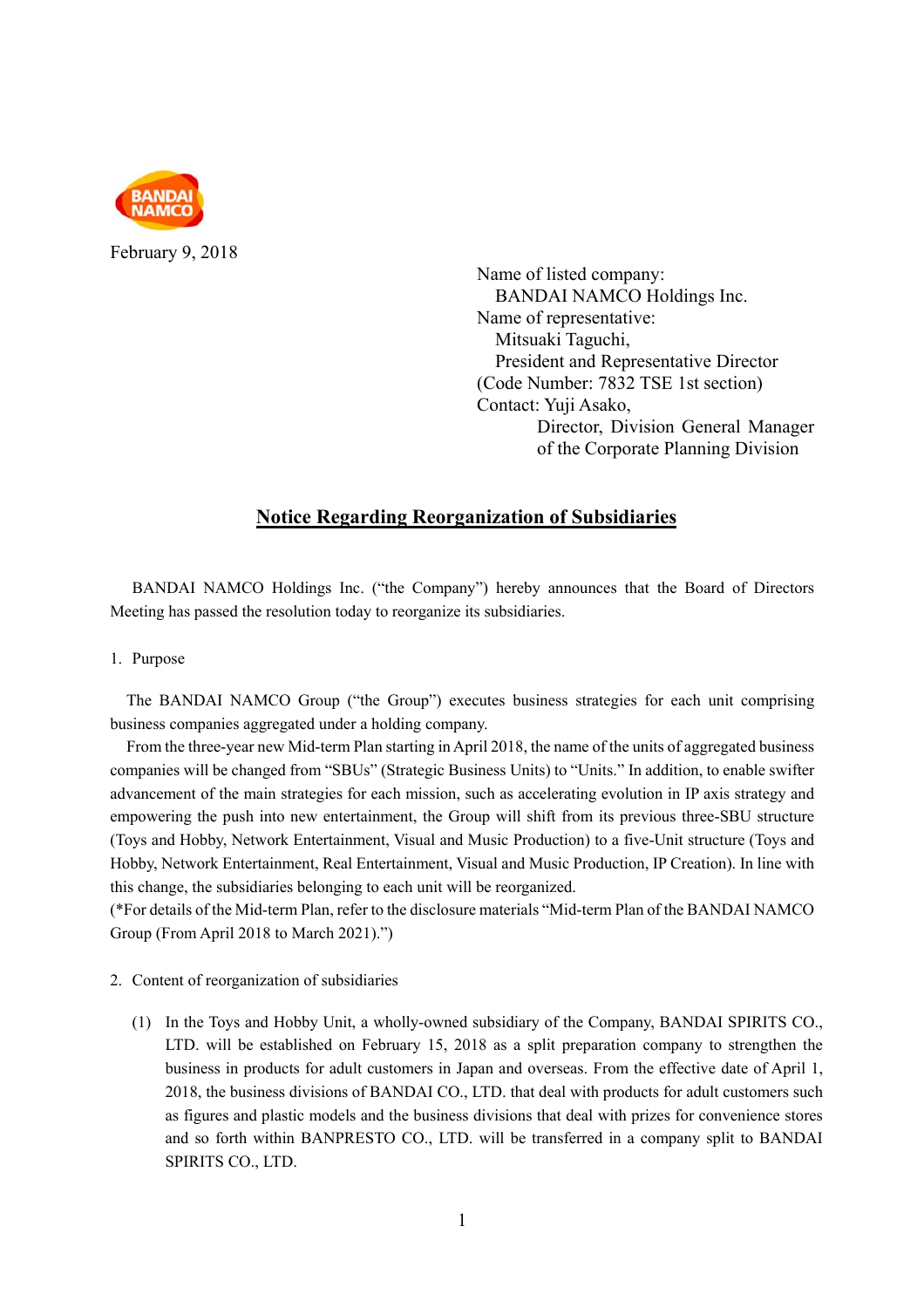- (2) To strengthen the real entertainment business, which provides content for real-world based facilities, services, equipment, and so forth, unique to the Group, on the effective date of April 1, 2018, the amusement machine business division of BANDAI NAMCO Entertainment Inc. will be transferred in an absorption-type company split to NAMCO LIMITED, which conducts the planning and operation of amusement facilities. Furthermore, on the effective date, the trade name of NAMCO LIMITED will be changed to BANDAI NAMCO Amusement Inc. BANDAI NAMCO Amusement Inc. will become the core company (supervising company of business companies belonging to a unit) of the Real Entertainment Unit, which is to be established in April 2018, to promote its business.
- (3) To enable more integrated development of visual products, music, and live events, on the effective date of April 1, 2018, the visual business operating company BANDAI VISUAL CO., LTD. will merge as the surviving company with the music business operating company Lantis Co., Ltd. Furthermore, on the effective date, the trade name of BANDAI VISUAL CO., LTD. will be changed to BANDAI NAMCO Arts Inc. BANDAI NAMCO Arts Inc. will become the core company of the Visual and Music Production Unit in April 2018 to promote its business.
- 3. Overview of subsidiaries after reorganization (The overview of subsidiaries may change from the plan at the time of disclosure.)
	- (1) Name BANDAI SPIRITS CO., LTD.

About 450

(2) Establishment February 15, 2018

| (3) | Location | Komagata, Taito-ku, Tokyo |
|-----|----------|---------------------------|
|-----|----------|---------------------------|

- (4) Representative Masaru Kawaguchi, President and Representative Director
- (5) Description of Planning, development, manufacture and sales of toys, plastic models, prizes
- business for convenience stores and so forth for adult customers
- (6) Common stock ¥100 million (wholly-owned subsidiary of the Company)
- (7) Number of employees
- (8) Logo